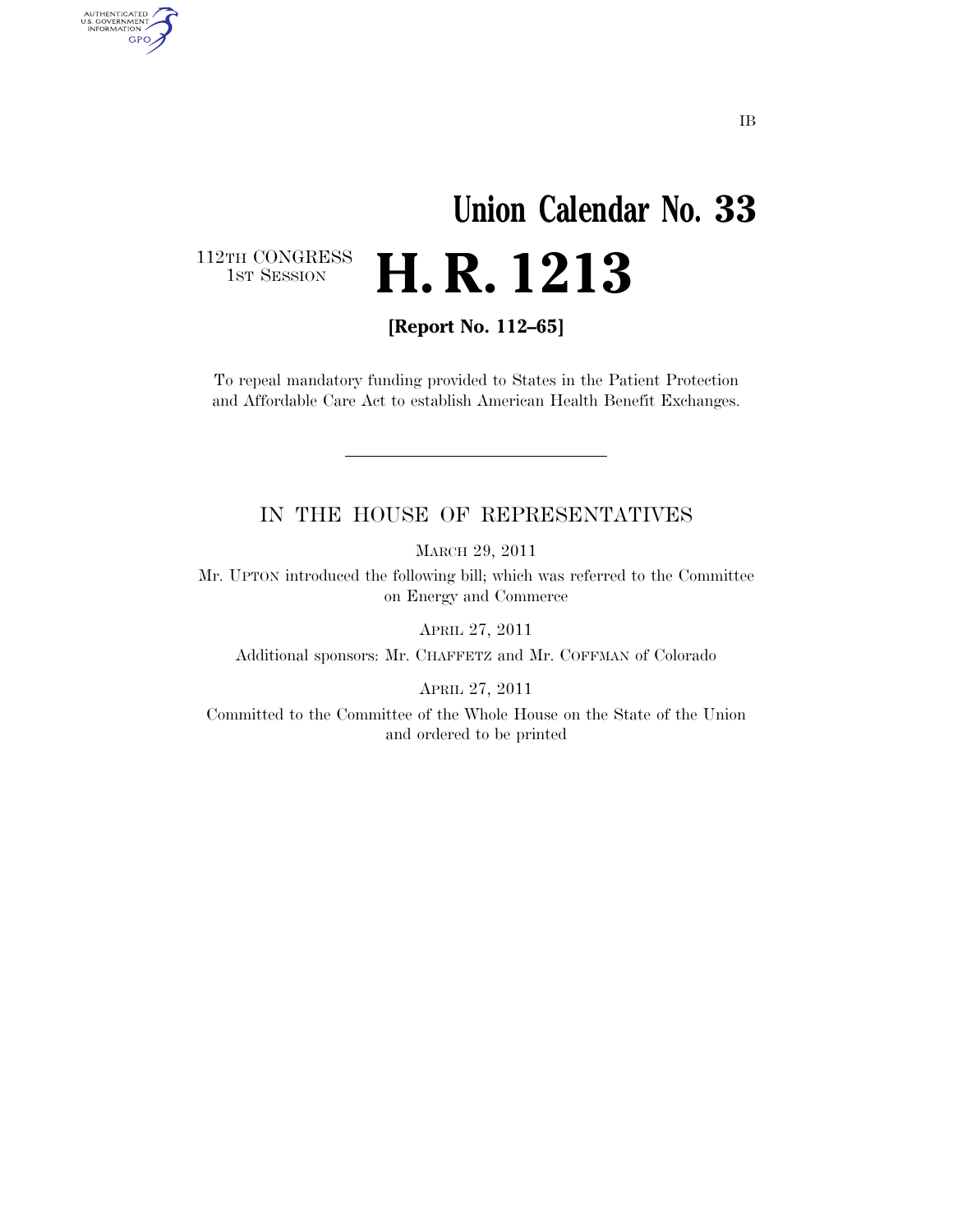## **A BILL**

2

To repeal mandatory funding provided to States in the Patient Protection and Affordable Care Act to establish American Health Benefit Exchanges.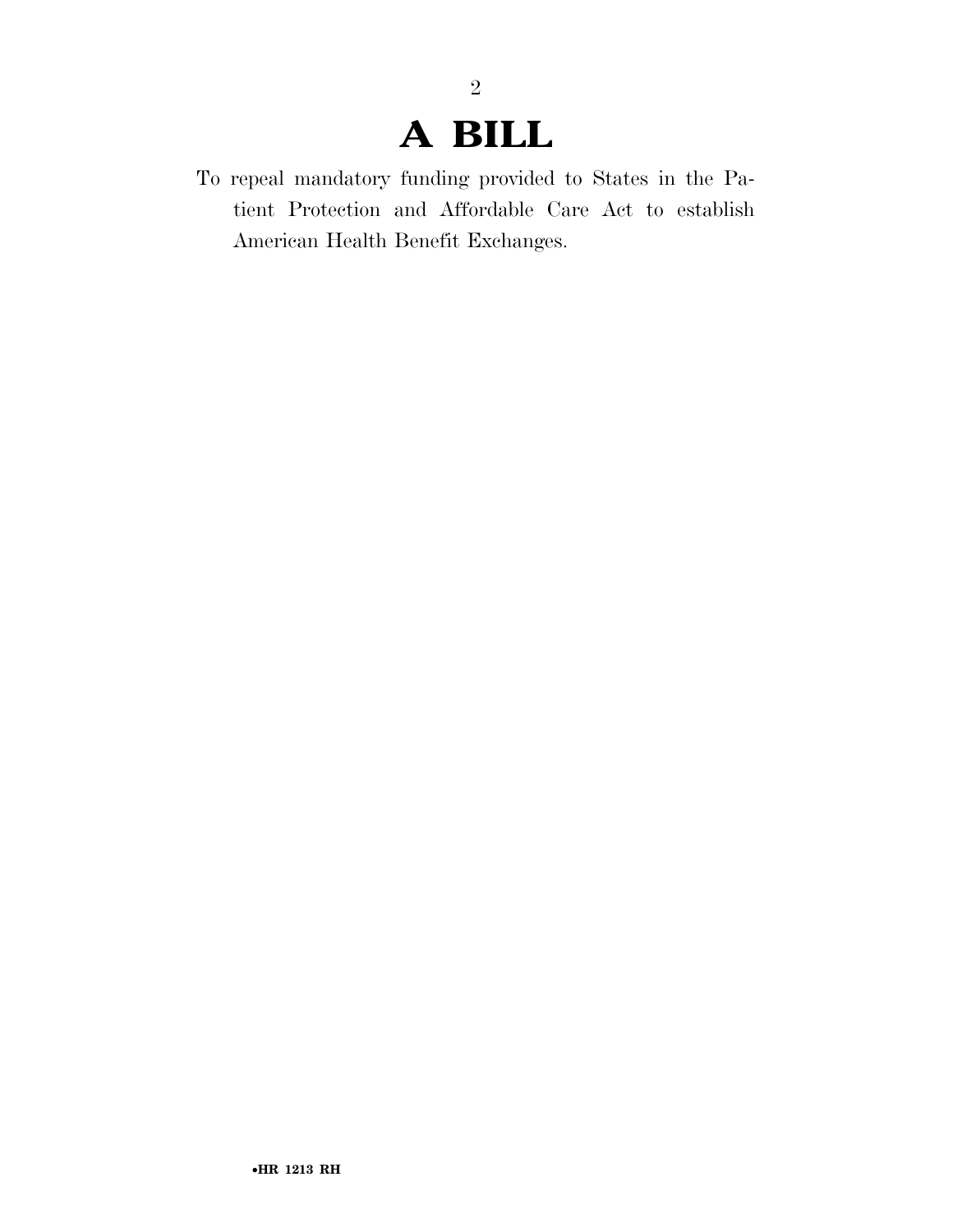*Be it enacted by the Senate and House of Representa- tives of the United States of America in Congress assembled,*  **SECTION 1. REPEALING MANDATORY FUNDING TO STATES TO ESTABLISH AMERICAN HEALTH BENEFIT EXCHANGES.**  (a) IN GENERAL.—Section 1311(a) of the Patient Protection and Affordable Care Act (42 U.S.C. 13031(a)) is repealed. (b) RESCISSION OF UNOBLIGATED FUNDS.—Of the funds made available under such section 1311(a), the un-obligated balance is rescinded.